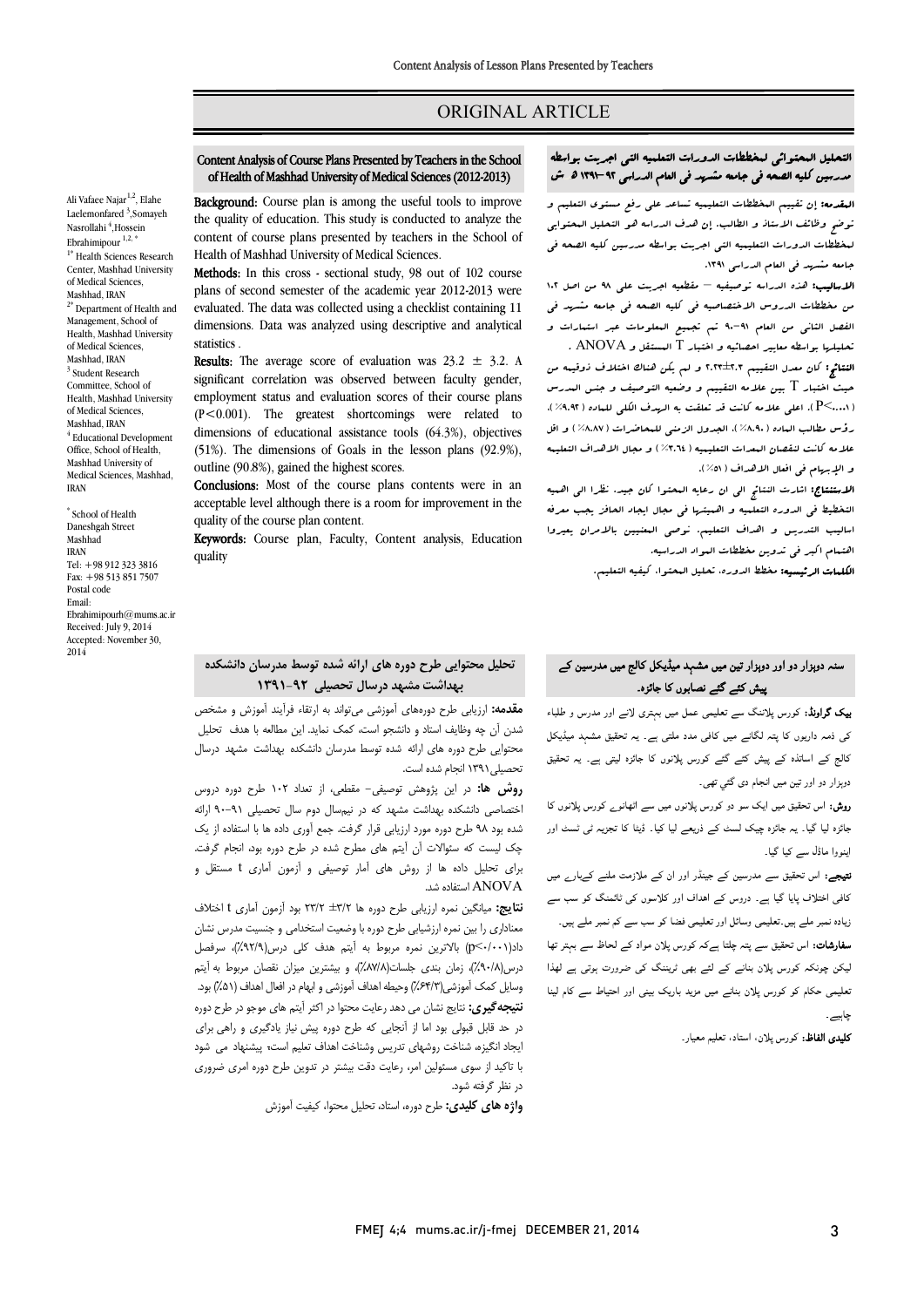$\overline{a}$  $\overline{a}$ 

## INTRODUCTION

 Teaching is a two- sided procedure in which student and teacher interact with each other. Teaching content and it is used to judge capacities and weaknesses of an educational program. In fact, evaluating quality of an educational program is a feedback about how the education evaluation is a useful tool for improving education quality, process was performed in different steps (1).

process was pertormed in different steps (1).<br>At present a considerable proportion of Gross National Product (GNP) is allocated to higher education. Assurance of the fact that educational goals, programs, and performances of universities are in correct trend, is a national priority (2). As a building engineer design a map for his work before educational map including content, method, media and training aids before starting to teach (3). Using a standard course planning based on proper scientific principles reduce duplication, diminish haste and delay, provide a logical order, inform the students about their improvement, and instruct how to teach and how to learn (4) actual building process, a teacher should design an how to teach and how to learn (4).

 If the educational plans and practices are on time and properly organized, the educational process will be effective (5). This specification made the educational performance<br>more locical and improves the student's metivations  $(f)$ . more logical and improves the student's motivations (6).

 The main goals of lesson plan development are organizing educational activities of an instructor, facilitating learning process for learners, providing a communication way, and performances. Considering the importance of developing a lesson plan, ability in lesson plan development and presenting appropriate lesson plan are required skills for a capable teacher), which all of faculty members of MUMS required to acquire them  $(7, 8)$ . The following questions must be addressed in every course plan: also helping educational institutes to assess teacher's questions must be addressed in every course plan:

1- What have students to learn?

2- What type of teaching method is used?

 $3-$  How students will be evaluated? (Evaluation tool and type of questions)

4- The time schedule for teaching (how much time)?

5- Place of teaching? (3)

 Harden believed that teachers should address ten aspects the training program, 2- Aims and objectives, 3- The Instructional content, 4- Organize content 5- Instructional strategies, 6- Teaching methods 7-students assessment, 8- Relation to certain parts of the, 9- Educational context, 10 in their lesson plan: 1- The community needs in relation to management (9).

management (9).<br>Hun and Liu also pointed that determining specific teacher, lesson content, teaching tools, teaching method and assessment, are the most important characteristics of a lesson plan (10).

preparing teachers for teaching which help them teach better and more effective.  $(11)$ . in other studies students stated that having a clinical course plan by the instructor Some studies introduced lesson planning as a main part of can averagely effect clinical education problems (12).

can averagely ettect clinical education problems (12).<br>Studies have shown that the most important factors related to teacher for the best use of time to reach

 teaching methods, considering students opinion in determining exam time, and providing lesson plan at the beginning of semester (13). Bazrafkan et al. in their significant relation between lesson plan and educational progress (14). Since lesson plan is the basis for education, has essential role in shaping the learning, and since teaching must be based on scientific principals, it is principles. The present study was conducted with the aim of evaluating content of specialized course plans learning objectives are, teacher skills in employing proper research regarding lesson plan concluded that there is a necessary that lesson plan develop based on academic presented by teachers in 2011 in SOH of MUMS.

## METHODS

 In this descriptive and Analytical cross-sectional study all the lesson plans of specialized courses presented in SOH of MUMS were investigated. The list of all specific courses was concered from education office, which based on that their lesson plan was collected from the Education Development Office (EDO). The lesson plans which were not available in EDO, was gathered by contacting teachers. Finally, due to un-cooperation of a few teachers the lesson plans of 98 courses from total of 102 courses were<br>entered the study was collected from education office, which based on that entered the study.

 To analyze the content of the lesson plans, a committee included an expert form SOH EDO, and two faculty members were formed. The evaluation was performed by a study (15), consist of 16 questions. The first part (5 questions) of the check list included name of educational group, the degree that lesson plan was developed for, academic position of teachers, gender and employment second part (11 questions) included questions about existing of course plan introduction (general information), goals, objectives, content and sequences (time table) of the teaching, teaching strategies (teaching method),<br>educational teals students responsibilities and assignments, student final evaluation method (formative or summative, final and midterm exams) and references of the course. These questions were designed as a Likert 4 state (good, average, week and not apply with scores none<br>three to zero respectively). Therefore each checklist could have a score from zero to 33. With considering mean and standard deviation (SD), the lesson plans with score between 26.41-33 were considered as good, those with lesson plans between these two groups were considered as average (20.01- 26.41). The collected data were analyzed by SPSS v16 using descriptive statistics (frequency, percent, mean and SD), independent t-test, l two part checklist, which was validated in the previous status of teachers (being a faculty member or not) and the educational tools, students responsibilities and scale (good, average, week and not apply with scores from scores between 0-20.01 were considered as weak, and and ANOVA at 0.05 significant level.

## **RESULTS**

The mean score of 98 evaluated courses was  $23.21 +$ 3.2. 22.4% of providers were mentors,  $75.5%$  were assistant employment statues 75.5% were faculty member and 24.5% professor, and 2% were associated professor. Regarding

 $\overline{a}$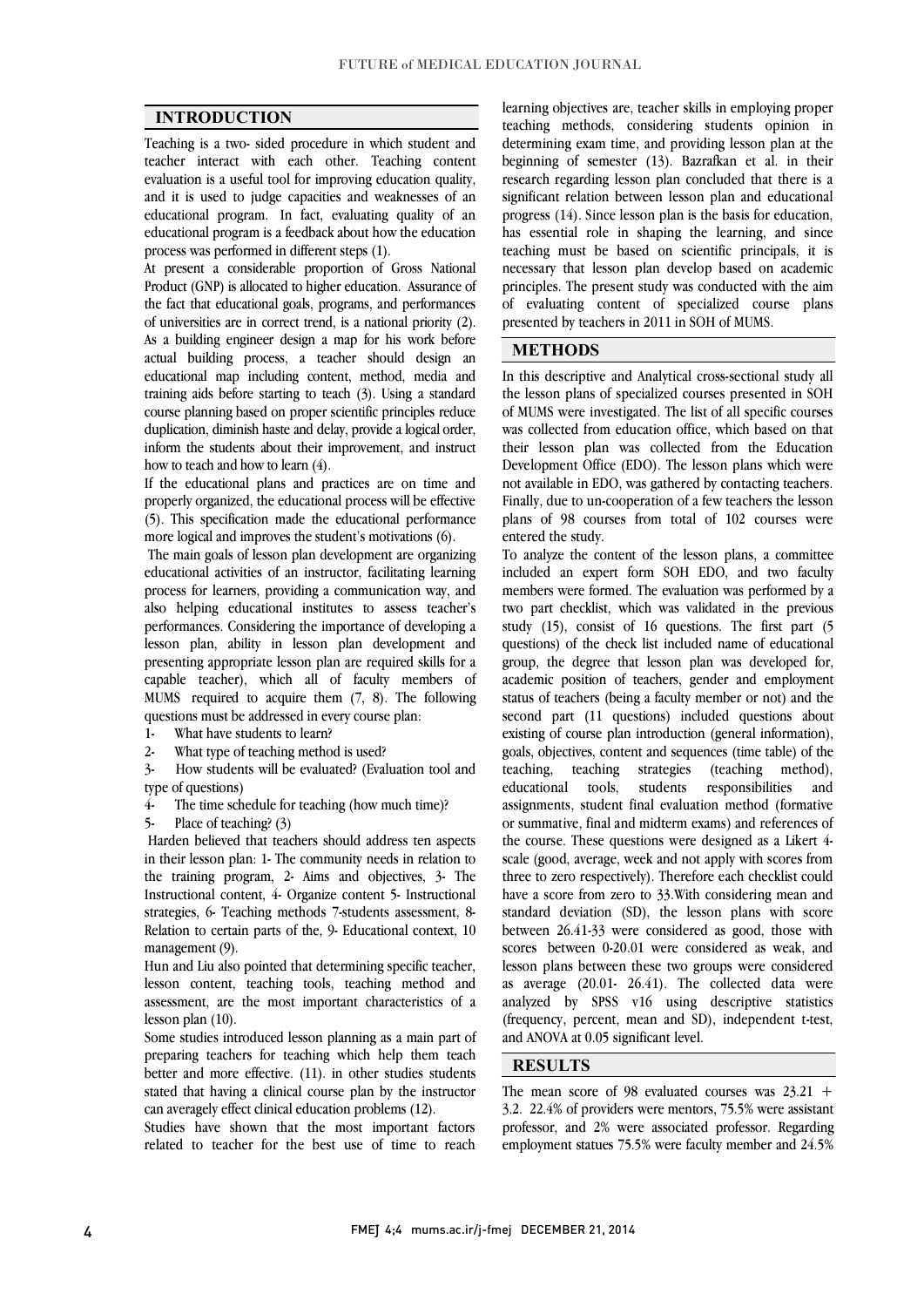were not faculty member. 79.6% of instructors were male and 20.4% were female. 17.3% of lesson plans belonged to master degree, 73.5% to bachelor degree and 9.3% to undergraduate degree. T-test showed a significant scores  $(p<0.001)$  (the mean score of lesson plan presented by men and women were  $22.74 \pm 3.3$ , and  $25.05 \pm 2.1$  respectively). Table 1 shows the lesson plans content difference between genders for lesson plan evaluation evaluation based on teacher's demographics.

Based on content analysis of lesson plans, items are<br>specified as shown in table 2 specified as shown in table 2.

 In 25.5% of lesson plans the introduction part had weaknesses; most of them were related to unspecified mstructor (35%), and unspectified number of course unit<br>(30.9%) and the least weakness belonged to target group  $(1%)$ . The result of overall evaluation of lessens plans were instructor (33%), and unspecified number of course unit as follow 12.2% weak, 74.5% average, 13.3% good.

DISCUSSION

 The present research is a descriptive and analytic cross sectional study in which the content of lesson plans presented by teachers of SOH of MUMS was evaluated.

 Results showed that the most weaknesses in lesson plans components were related to describing of following items:  teaching aides, goals, specific goals, student's responsibilities, assignments and way of evaluation. Few studies have been conducted on content analysis of lesson plan, which the most common deficits were as follow respectively: undefined incutod of statem evaluation, style of whing and using<br>inappropriate verbs in specific goals, and not requesting student duties and assignments, and teaching method had method of student evaluation, style of writing and using prerequisite course (14-16). However in some studies fewer weaknesses (15, 17, 18).

IEWET WEAKIIESSES (15, 17, 18).<br>In the present study the overall goals, topics, time schedule, and references items had the best situation among lesson plan items. In Delgoshaei study also overall goals had the best condition among lesson plans items (15). Other studies reported that overall goals and time schedule had<br>the meet cross  $(16, 17)$ the most errors (16, 17).

Some of the present study results are similar to other studies and some are different. The causes of these differences were included the following:

 analysis of lesson plan or course plan, which leads universities to use different methods for evaluation process and therefore reach heterogeneous results. Some studies indicated that providing standard format to teachers, and supervising the quality of preparing, presenting and First, there is no unique and standard tool for content

| Table 1. Course plans content evaluation based on teacher's demographics |                                                |              |                |                         |  |
|--------------------------------------------------------------------------|------------------------------------------------|--------------|----------------|-------------------------|--|
|                                                                          |                                                | Mean (SD)    | <b>P</b> Value | <b>Statistical test</b> |  |
| Degree                                                                   | Undergraduate                                  | 26.55(.0.52) |                | $F = 14.5$              |  |
|                                                                          | <b>Bachelor</b>                                | 22.25(2.7)   | < 0.001        |                         |  |
|                                                                          | Master                                         | 25.52(3.7)   |                |                         |  |
| Academic level                                                           | Mentor                                         | 23.18(3.6)   |                | $F = 1.03$              |  |
|                                                                          | Assistant professor                            | 23.13 (3.09) | >0.05          |                         |  |
|                                                                          | Associated professor                           | 26.5(4.9)    |                |                         |  |
| Faculty member<br>Employment statues<br>Not faculty member               |                                                | 22.58(3.3)   | < 0.001        | $T = 3.9$               |  |
|                                                                          |                                                | 25.20(2.06)  |                |                         |  |
| Department                                                               | Environmental<br>occupational<br>and<br>health | 22.19(2.6)   |                | $F = 9.4$               |  |
|                                                                          | Health and health care management              | 24.23(3.3)   | < 0.001        |                         |  |
|                                                                          | Epidemiology and vital statistics              | 29.66(0.5)   |                |                         |  |

٦

| Table 2. Evaluating items of Course plans presented by teachers of SOH |                                               |                 |  |  |  |
|------------------------------------------------------------------------|-----------------------------------------------|-----------------|--|--|--|
| <b>Item situation</b>                                                  | Lesson plan item                              | $N\binom{0}{0}$ |  |  |  |
| Items with most weaknesses                                             | Teaching aides                                | 63(64.3)        |  |  |  |
|                                                                        | Objectives and problems in writing objectives | 50 (51)         |  |  |  |
| Items with the best scores                                             | Definite overall goal                         | 91 (92.9)       |  |  |  |
|                                                                        | Definite topics                               | 89 (90.8)       |  |  |  |
|                                                                        | Time frame of teaching sessions               | 86 (87.8)       |  |  |  |
| Items with most weaknesses                                             | Teaching method                               | 74 (75.5)       |  |  |  |
|                                                                        | Students responsibilities and assignments     | 60(61.2)        |  |  |  |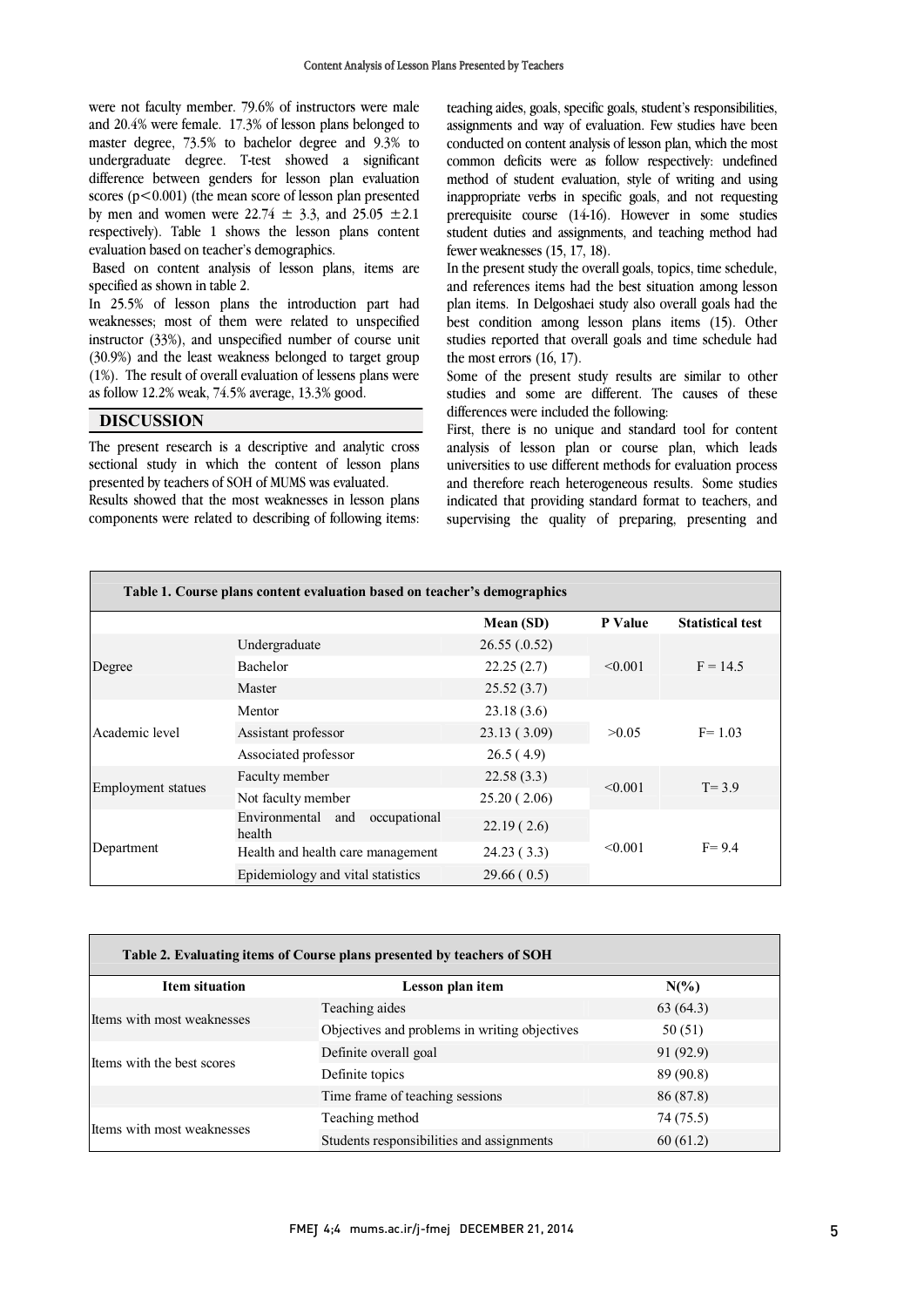performing lesson plans by teachers, are important in<br>providing better lesson plans in universities providing better lesson plans in universities.

 Second is the lack of workshops or the differences in quality of training provided by universities in regard to lesson plan. Soltani in his study stated that performing lesson plan workshop has considerable impact on teachers in cognitive aspects (17).

 Third, the probable reasons for differences could be related to difference in sample size, teachers' lack of motivation them. results of the Saberiyan et al study showed that despite the fact that teachers believed developing a lesson plan is effective in increasing quality of teaching, but 29.4% of women indicated that the high load of work and lack of men stated that the high load of work and lack of motivation, are reasons for not developing a lesson plan (19). This study also showed that in 64.3% of lesson plans the students responsibilities and assignments are not teachers did not clarify students' responsibilities in their lesson plans. Teachers may provide proper information for students about what they suppose to do before class and therefore prepare them for class (15). Sheikhzade pointed to a few common characteristics about student's<br>participation in teaching process including and having managerial and executive positions by knowledge regarding lesson plan preparation, and 25% of defined clearly. Delgoshaei mentioned that 40.7% of participation in teaching process, including:

1-The importance of learning style,

 2- Students participation in teaching process and accepting responsibility of learning,

3- Analyzing and critical thinking,

 4- Interactive and multilateral interaction between students, and between students and teacher,

 5- Cooperation and group activity instead of learning competitions

 However in inactive teaching method, the teacher has the main responsibility, cooperation and interaction between groups does not exist, individual differences is not considered and teaching activity is mainly performed by actively involved in teaching process, were more successful teachers(20). One study showed that students, who were in learning (21).

 Results showed that the employment status and gender, affect course evaluation score. Similar study showed that gender is effective but employment status did not significantly changed course evaluation score (15).

 Other results of this study showed that there is a significant that course belongs to, and department (educational group) (p<0.05). The mean of course evaluation score did not show significant differences for academic position of relation between evaluation score with educational degree teacher, but Delgoshaei showed significant difference (15).

 One of the most important limitations of this study is the limited number of studies about content analysis of lesson plan in country; most of the studies are about lesson plan therefore we confined to use those studies in discussion practical courses were not provided in time schedule given to teachers, only content of specific courses were evaluated. Based on this study results the quality of content in most items of lesson plan, were in accepted limit. However since inducing enthusiasm, recognizing teaching methods and teaching goals; paying more attention to developing lesson plan is essential. Authorities with emphasizing on better development of lesson plan can effectively impact teaching that after performing practical educational courses, it is emphasized that all the teachers provide lesson plans which are developed based on proper writing style and content. This could be an effective step in improving teaching L part. Furthermore since lesson plans of common and lesson plan is a prerequisite of learning, and it is a way for process. For optimize use of lesson plan it is recommended process.

### ACKNOWLEDGEMENTS

 Authors are grateful from all the authorities of SOH and all the students who cooperated in performing present research.

 Research committee approval and financial support: This article is extracted from research project number 910769, approved and financially supported by vice chancellor of Research, Mashhad University of Medical Sciences.

Conflict of Interest: Authors declare no conflict of interest.

#### **REFERENCES**

1. Nasri K, Kahbazy M, Noroozy A, Nasri S. The medical education problems and possible solutions in stagers and intern's view points of Arak University of Medical Sciences, 2006-07. Arak University of Medical Sciences journal 2010; 12(4): 111- 21. **[In Persian]** 

2. Hamidzadeh Arbabi U, Neamati A, Dehghan M. Adaptation rate of taught in the outline with the subheadings approved by the Ministry of Health and Medical Education, Faculty of Medicine Paramedical and Health Sciences, Ardabil University of Medical Sciencesl. Journal of school nursing, midwifery of Ardabil 2008: 24-33. [In Persian]. 3. Office of Educational Development.

 $\overline{a}$  plans daily and lesson plan period) Mashhad: Mashhad University of Medical Sciences 2010. [cited 2013 Jan 28].<br>Available from http://www.myra.ca.ir/ medical/fa/COURSEPLANNEW3. Everything about the lesson plans (lesson Available from: http://www.mums.ac.ir/

 $\overline{a}$ 

 4. Gangi F, Momeni A, Amini A. The science Shahrekord University Medical: Viewpoint of students. Proceedings of the 10th National Congress of Medical<br>Education Shires 2000 May 15, 17 Shires Iran: Shiraz University of Medical Science.  $-L$ evaluation presented courses plan basic Education Shiraz; 2009 May 15-17; Shiraz,

 lesson plan on education quality promotion 5. Yekefalah L, Samieefard F, Falahatpisheh F. The effect of providing

 $\overline{a}$  Proceedings of the 10th National Congress of Medical Education Shiraz; 2009 May15- 17; Shiraz, Iran: Shiraz University of Qazvin University: Viewpoint of students. Medical Science.

 $\overline{a}$ 

 $\overline{a}$ 

 6. Mobaraki A, Rambod M, Mahmoodi F. Important implementation clinical lesson plan teachers. Iranian journal of medical education and its implementation barriers: Viewpoints of 2009; 11(4): 539-42. [In Persian].

 7. Nikbakhsh N, Amri P, Mohammadi H, faculty members of medical and dental schools of Babul University of Medical Sciences. Journal of Babul University of Medical<br>Sciences 2010: 12(1): 13-8 (In-Persian) Razzaghi F. Evaluation of lesson plans of Sciences 2010; 12(1): 13-8. [In Persian].